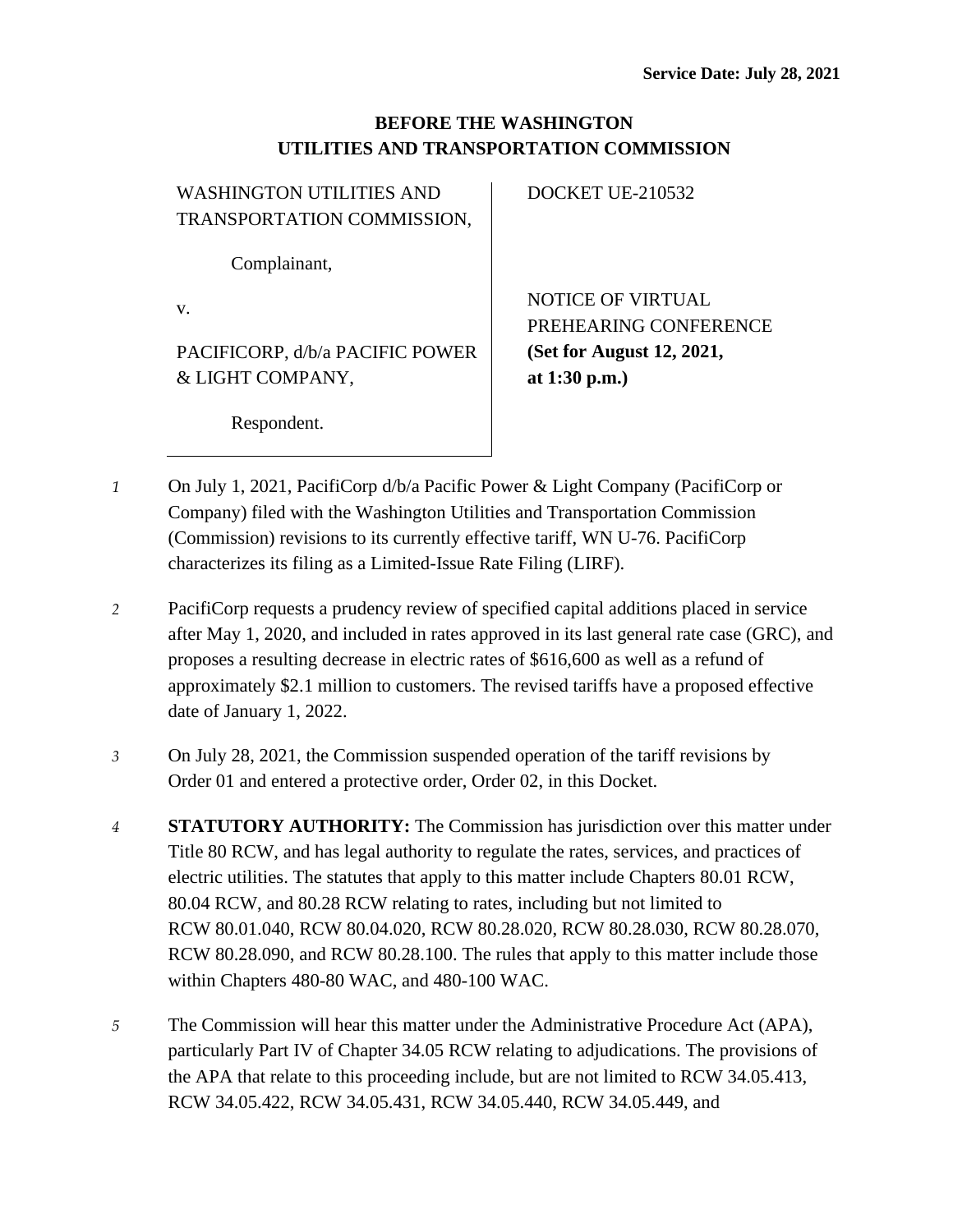RCW 34.05.452. The Commission will also follow its procedural rules in Chapter 480-07 WAC in this proceeding.

- *6* The Commission finds there is good cause to hear this matter on shortened notice. *See*  WAC 480-07-440(1)(a) and RCW 34.05.434.
- *7* **THE COMMISSION GIVES NOTICE That it will hold a virtual prehearing conference in this matter at 1:30 p.m. on August 12, 2021. To attend by phone, call (253) 372-2181 and use the Conference ID: 548 577 752#. To participate via the Microsoft Teams app, use the following link: [Click here to join the meeting.](https://teams.microsoft.com/l/meetup-join/19%3ameeting_OGJhNjY1ZDQtMjhiMC00NWQ5LWJhZTYtODJhMTkyMWM1NDFk%40thread.v2/0?context=%7b%22Tid%22%3a%2211d0e217-264e-400a-8ba0-57dcc127d72d%22%2c%22Oid%22%3a%22e087eca4-4cd8-416f-8fc0-53ed60dbc833%22%7d)**
- *8* The purpose of the prehearing conference is to consider requests for intervention, resolve scheduling matters including establishing dates for distributing evidence, identify the issues in the proceeding, and determine other matters to assist the Commission in resolving the matter, as listed in WAC 480-07-430.
- *9* **INTERVENTION:** Persons who wish to intervene should file a petition to intervene in writing at least three business days before the date of the prehearing conference. *See* WAC 480-07-355(a). The Commission will consider oral petitions to intervene during the conference, but strongly prefers written petitions to intervene. Party representatives must file a notice of appearance with the Commission no later than the business day before the conference. *See* WAC 480-07-345(2). Any party or witness in need of an interpreter or other assistance should fill out the form attached to this Notice and return it to the Commission. The Commission will set the time and place for any evidentiary hearings at the prehearing conference, on the record of a later conference or hearing session, or by later written notice.
- *10* **THE COMMISSION GIVES NOTICE That any party who fails to attend or participate in the prehearing conference set by this Notice, or any other stage of this proceeding, may be held in default under RCW 34.05.440 and WAC 480-07-450.**
- *11* The names and mailing addresses of all known parties and their known representatives are as follows:

Complainant: Washington Utilities and Transportation Commission P.O. Box 47250 Olympia, WA 98504-7250 (360) 664-1160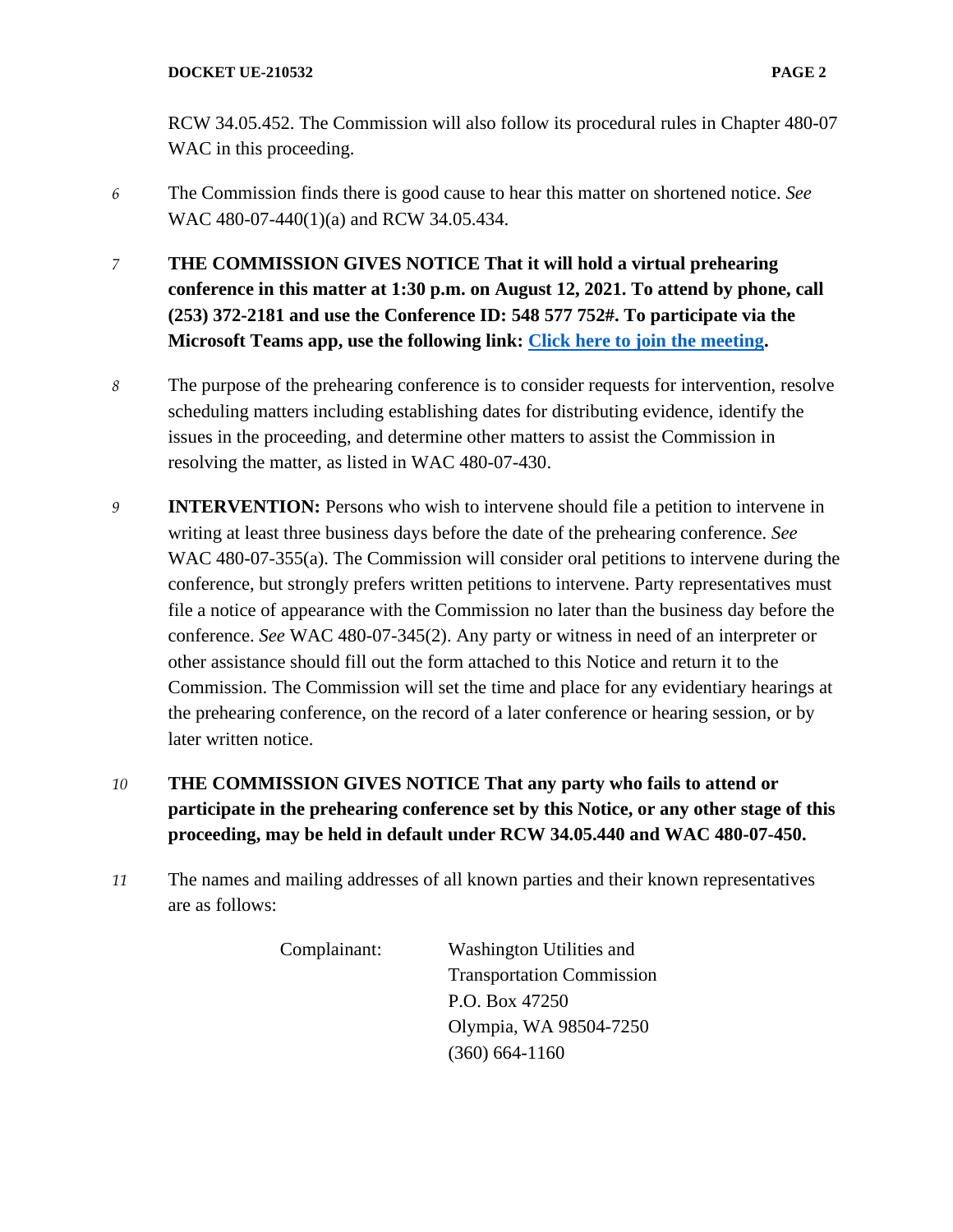| Representatives:       | Daniel J. Teimouri                             |  |  |
|------------------------|------------------------------------------------|--|--|
|                        | <b>Assistant Attorney General</b>              |  |  |
|                        | Office of the Attorney General                 |  |  |
|                        | P.O. Box 40128                                 |  |  |
|                        | Olympia, WA 98504-0128                         |  |  |
|                        | $(360) 664 - 1189$                             |  |  |
|                        | daniel.teimouri@utc.wa.gov                     |  |  |
| Respondent:            | PacifiCorp d/b/a Pacific Power & Light Company |  |  |
|                        | <b>Shelley McCoy</b>                           |  |  |
|                        | Director, Regulation                           |  |  |
|                        | 825 NE Multnomah Street, Suite 2000            |  |  |
|                        | Portland, OR 97232                             |  |  |
|                        | shelley.mccoy@pacificorp.com                   |  |  |
|                        | washingtondockets@pacificorp.com               |  |  |
| Representatives:       | Ajay Kumar                                     |  |  |
|                        | Carla Scarsella                                |  |  |
|                        | Legal Counsel for PacifiCorp                   |  |  |
|                        | PacifiCorp                                     |  |  |
|                        | 825 NE Multnomah Street, Suite 2000            |  |  |
|                        | Portland, OR 97232                             |  |  |
|                        | $(503)$ 813-5161                               |  |  |
|                        | carla.scarsella@pacificorp.com                 |  |  |
|                        | ajay.kumar@pacificorp.com                      |  |  |
| <b>Public Counsel:</b> | Nina M. Suetake                                |  |  |
|                        | Lisa W. Gafken                                 |  |  |
|                        | <b>Ann Paisner</b>                             |  |  |
|                        | <b>Assistant Attorney General</b>              |  |  |
|                        | Washington Attorney General's Office           |  |  |
|                        | <b>Public Counsel Unit</b>                     |  |  |
|                        | 800 Fifth Avenue, Suite 2000                   |  |  |
|                        | Seattle, WA 98104-3188                         |  |  |
|                        | $(206)$ 389-2055                               |  |  |
|                        | $(206)$ 464-6595                               |  |  |
|                        | $(206)$ 521-3211                               |  |  |
|                        | nina.suetake@atg.wa.gov                        |  |  |
|                        | lisa.gafken@atg.wa.gov                         |  |  |
|                        | ann.paisner@atg.wa.gov                         |  |  |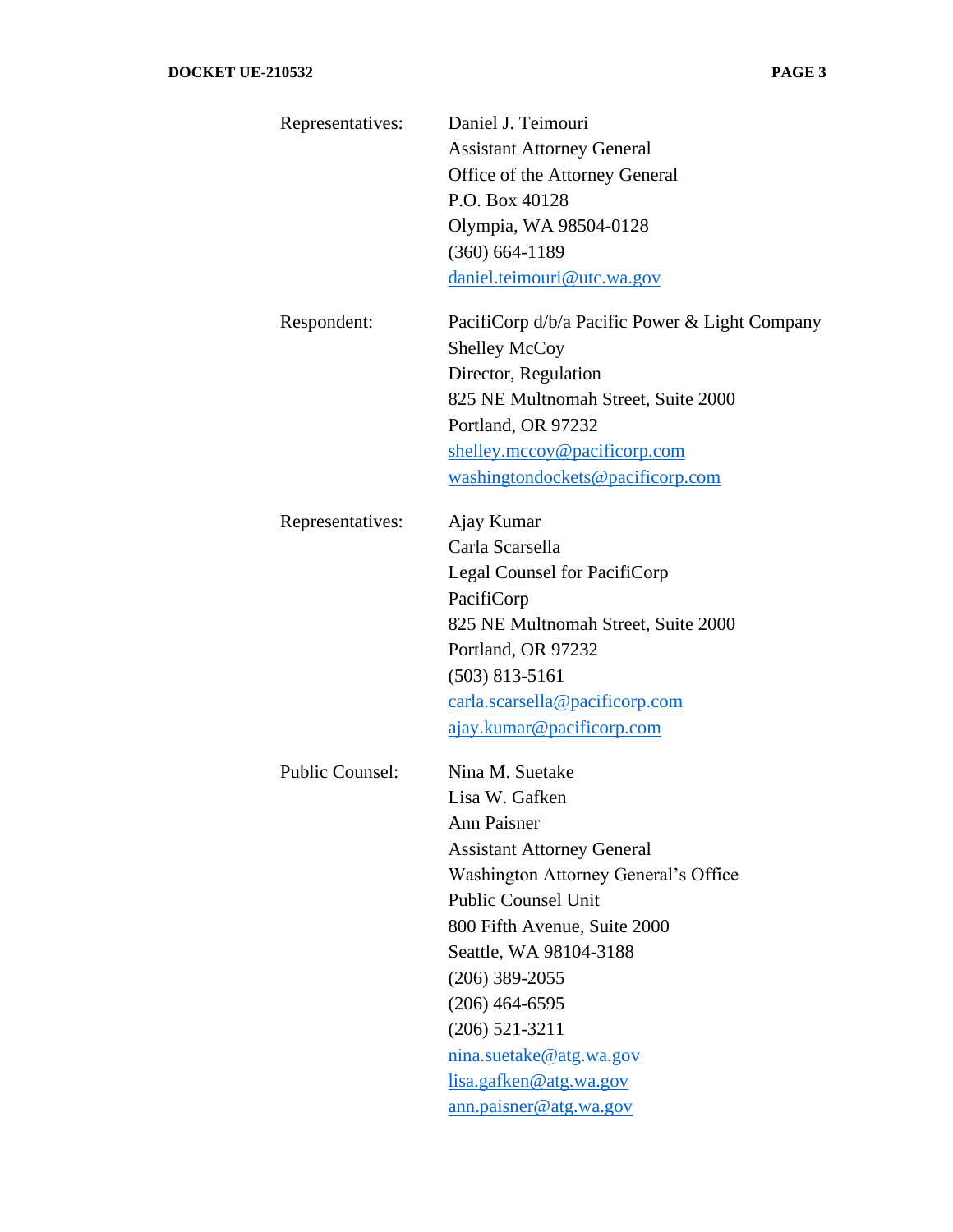- *12* The Commissioners of the Washington Utilities and Transportation Commission and Administrative Law Judge Michael Howard, from the Commission's Administrative Law
- *13* The Attorney General has designated Nina Suetake, Lisa W. Gafken, and Ann Paisner from the Public Counsel Unit of the Washington Attorney General's Office (Public Counsel) to represent the public. You may use the Commission's address, shown below, for contacting Public Counsel, or you may contact Public Counsel directly by writing or calling the address or telephone number listed below.
- *14* The Commission will give parties notice of any other procedural phase of the proceeding in writing or on the record, as appropriate.

DATED at Lacey, Washington, and effective July 28, 2021.

Division, will preside during this proceeding.<sup>1</sup>

## WASHINGTON UTILITIES AND TRANSPORTATION COMMISSION

MARK L. JOHNSON Executive Director and Secretary

Inquiries may be addressed to:

Executive Director and Secretary Washington State Utilities and Transportation Commission P.O. Box 47250 Olympia, WA 98504-7250 (360) 664-1160

- or - Public Counsel Unit Office of the Attorney General 800 Fifth Avenue, Suite 2000 Seattle, WA 98104-3188 (206) 464-7744

<sup>&</sup>lt;sup>1</sup> Judge Howard may be reached by email at  $min$ hael.howard@utc.wa.gov or by phone at (360) 664-1139.